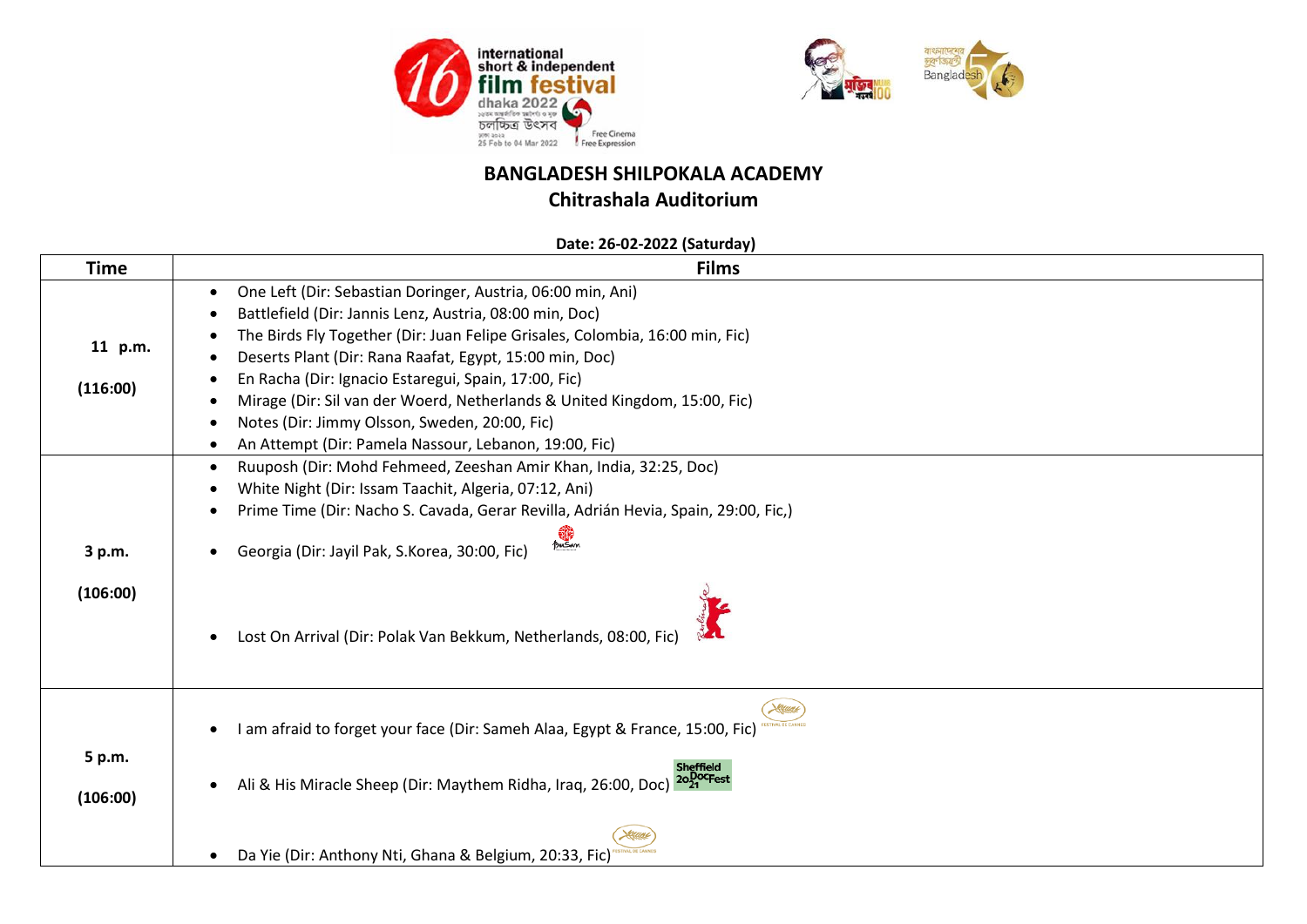



## **Chitrashala Auditorium**

|          | Emotion and Mania (Dir: Zhinus Pedram & Arash Dehghan shad, Iran 12:22, Fic)<br>٠                       |
|----------|---------------------------------------------------------------------------------------------------------|
|          | Dhor (Dir: AKA Reza Ghalib, BD, 25:00, Fic)                                                             |
|          | Fate Does Not Reach Everywhere (Dir: Jubyria Binty, BD, 06:00, Fic)                                     |
|          | +1 (Dir: Willy Suarez, Spain, 01:00, Fic)                                                               |
|          | SUNDANCE<br>Motorcyclist's Happiness Won't fit into his suit (Dir: Gabriel Herrera, Mexico, 10:00, Fic) |
|          | 1 L L L<br>Green (Dir: Karolina kajetanowicz, Poland, 08:00, Ani)<br>$\bullet$                          |
|          | Memories On The Road (Dir: Víctor González Rubio, Spain, 03:34, Doc)<br>٠<br>Locarno                    |
| 7 p.m.   | <b>Film Festival</b><br>Penalty Shot (Dir: Rok Biček, Croatia, 15:00, Fic)<br>٠                         |
|          | Separation (Dir: Aparajita Sangita, BD, 23:00, Fic)                                                     |
| (111:00) | Unfinished Tea (Dir: Mahmud Niaz Chandradip, BD, 11:00, Fic)                                            |
|          | Locarno<br><b>Film Festival</b><br>Noor (Dir: Rim Nakhli, Tunisia, 15:00, Fic)<br>$\bullet$             |
|          | 3 Logical Exits (Dir: Mahdi Fleifel, Denmark, UK, Lebanon, 14:00, Doc)<br>$\bullet$                     |
|          |                                                                                                         |
|          | The White Whale (Dir: Amir Hossein, Iran, 10:00, Fic)<br>$\bullet$                                      |
|          | <b>WARSAW</b><br>D.C. This selective is subject to also as a continual for one                          |

P.S. – This schedule is subject to change anytime for any emergency purpose. - The internal order/serial of films in any given time slot is not necessarily be followed.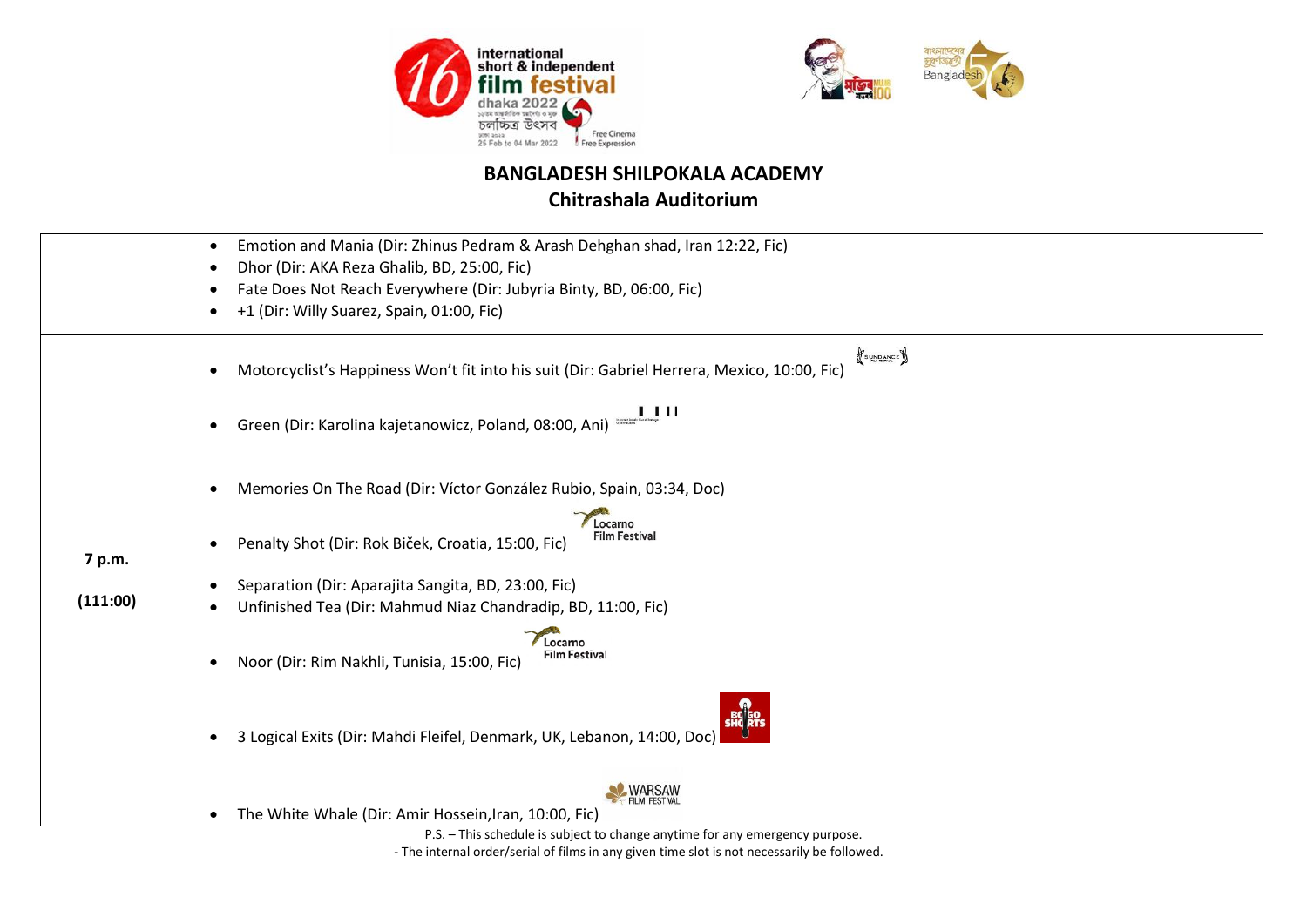



#### **Chitrashala Auditorium**

 **Date: 27-02-2022 (Sunday)**

| <b>Time</b> | <b>Films</b>                                                                                      |
|-------------|---------------------------------------------------------------------------------------------------|
|             | Beloved (Dir: Yaser Talebi, Iran, 54:00, Doc)<br>$\bullet$                                        |
|             | Idris (Dir: Bachir Abou Zeid, Lebanon, 16:00, Fic)<br>$\bullet$                                   |
| 11 a.m.     | Anima Animae Animam (Dir: Julieta Gasroc, Jose Puchades Martinez, Spain, 20:00, Doc)<br>$\bullet$ |
|             | Tomorrow (Dir: Maciré Sissoko, Mali, 18:00, Fic)                                                  |
|             | The Rifleman (Dir: June jennings, USA, 19:00, Doc)                                                |
| (110:00)    | Crusher (Dir: Arshia Zeinali, Iran, 09:00, Fic)<br>$\bullet$                                      |
|             | Row A, Number 79: Her Seat (Dir: Hyung-suk Lee, Korea, 08:00, Fic)<br>$\bullet$                   |
|             | Ese Verano Nos Quedamos En Casa (Dir: Noelia R. Deza, Spain, 20:00, Fic)                          |
|             | Let There be Color (Dir: Ado Hasanovic, Bosnia & Herzgovina, 15:00, Doc)<br>$\bullet$             |
|             | In The Middle (Dir: Mariam Al-Dhubhani, Qatar, 14:11, Doc)<br>$\bullet$                           |
|             | Dream's Gate (18:00, Fic)<br>$\bullet$                                                            |
| 3 p.m.      | Echo (Dir: Barzan Rostami, Iran, 07:07, Fic)                                                      |
| (104:00)    |                                                                                                   |
|             | Have you seen that men? (Dir: Yotam Ben-David, Romania, 15:00, Fic)<br>$\bullet$                  |
|             | Arnoos (Dir: Samer Battikhi, Jordan, 18:00, Fic)                                                  |
|             | Tasbeeh (Dir: Iqbal Mohammed, United Kingdom, 12:06, Fic)                                         |
|             | Lemongrass Girl (Dir: Pom Bunsermvicha, Thailand, 17:00, Fic)<br>$\bullet$                        |
| 5 p.m.      | IEVA (Dir: Vytautas Plukas & Domas Petronis, Lithuania, 14:00, Fic)<br>$\bullet$                  |
| (104:00)    | Still Processing (Dir: Sophy Romvari, Canada, 17:00, Doc)                                         |
|             | Return (Dir: Oasiuddin Ahmed, BD, 31:28, Fic)<br>$\bullet$                                        |
|             | Manush/The Soul (Dir: Sahil Rony, BD, 11:00, Fic)<br>$\bullet$                                    |
|             | The Delivery (Dir: Dogus Ozokutan, Cyprus, Turkey & Syria, 11:00, Fic)<br>$\bullet$               |
|             | O Wimbowe (Dir: Sabine Crossen, France, 02:00, Fic)                                               |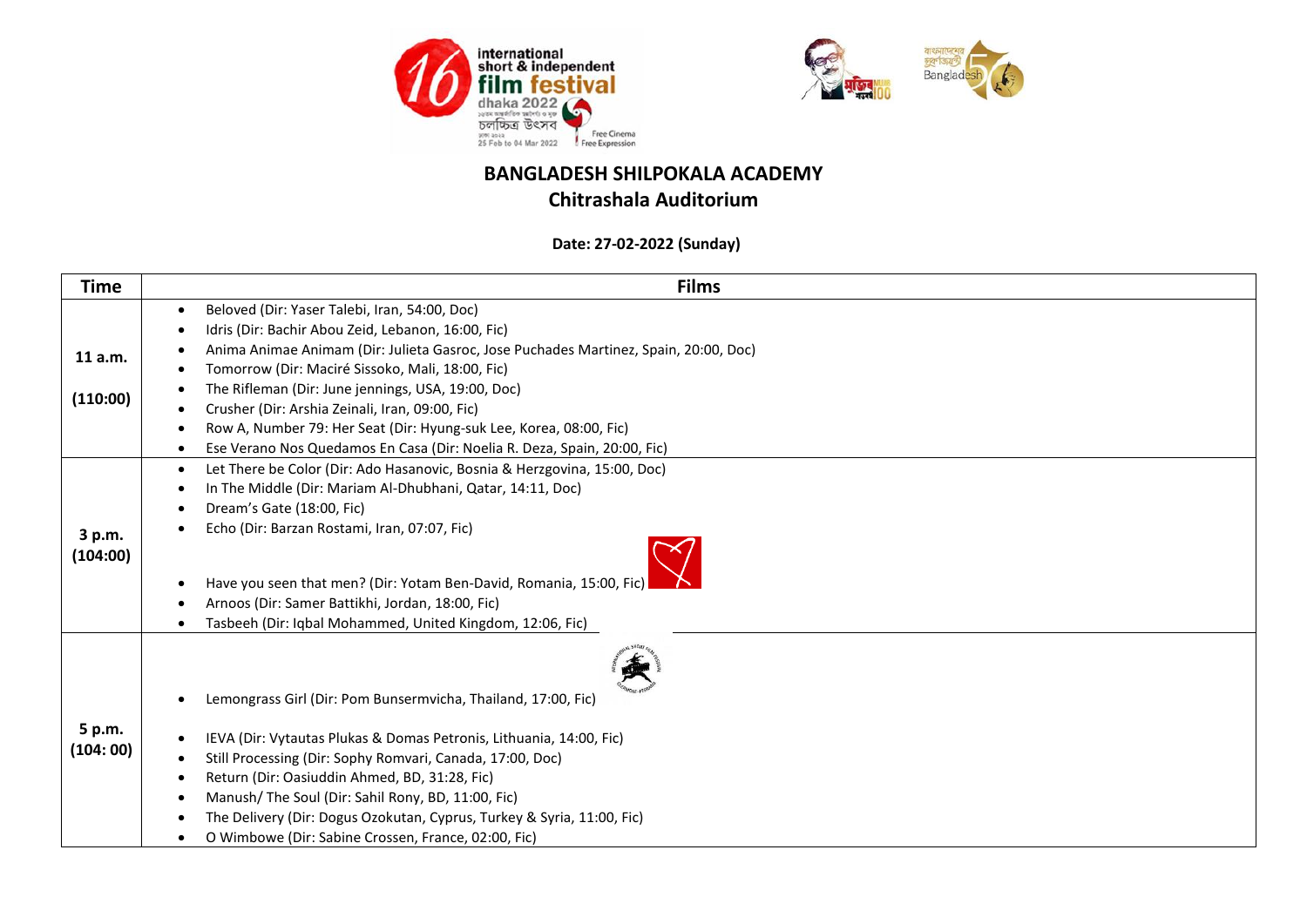



### **Chitrashala Auditorium**

|          | Al Sit (Dir: Suzaannah Mirghani, Qatar, 20:00, Fic)                                                      |
|----------|----------------------------------------------------------------------------------------------------------|
|          |                                                                                                          |
|          | Human Walkers in Motion (Dir: Ethan Neon, Belgium, 11:00, Exp)<br>Huar                                   |
| 7 p.m.   | North Pole (Dir: Marija Apcevska, Macedonia, 15:00, Fic) TESTIVAL DE CANNES<br>$\bullet$                 |
| (113:00) |                                                                                                          |
|          | BuSam<br>Transit (Dir: Ariq Anam Khan, BD, United Kingdom, 20:00, Fic)                                   |
|          | Jiggasha (Dir: Md. Izaz Mahmud Yasin, BD, 10:43, Fic)<br>Aarong (Dir: Jannaatul Ferdaus, BD, 52:00, Fic) |

#### **Date: 28-02-2022 (Monday)**

| <b>Time</b> | <b>Films</b>                                                                         |
|-------------|--------------------------------------------------------------------------------------|
|             | Barbudos (Dir: Tucker Davila Wood, Larry, Spain, 22:49, Doc)                         |
|             |                                                                                      |
| $11$ a.m.   | BuSam                                                                                |
|             | There (Dir: Wu Yu Fen, Taiwan, 28:19, Fic)                                           |
| (115:00)    | Heliconia (Dir: Paula Rodríguez Polanco, Colombia, 26:00, Fic)                       |
|             | Influencer (Dir: Ruben Barbosa, 18:00, Fic)                                          |
|             | Last Movie Before The End of The World (Dir: Agnieszka Kalinska, Poland, 20:00, Fic) |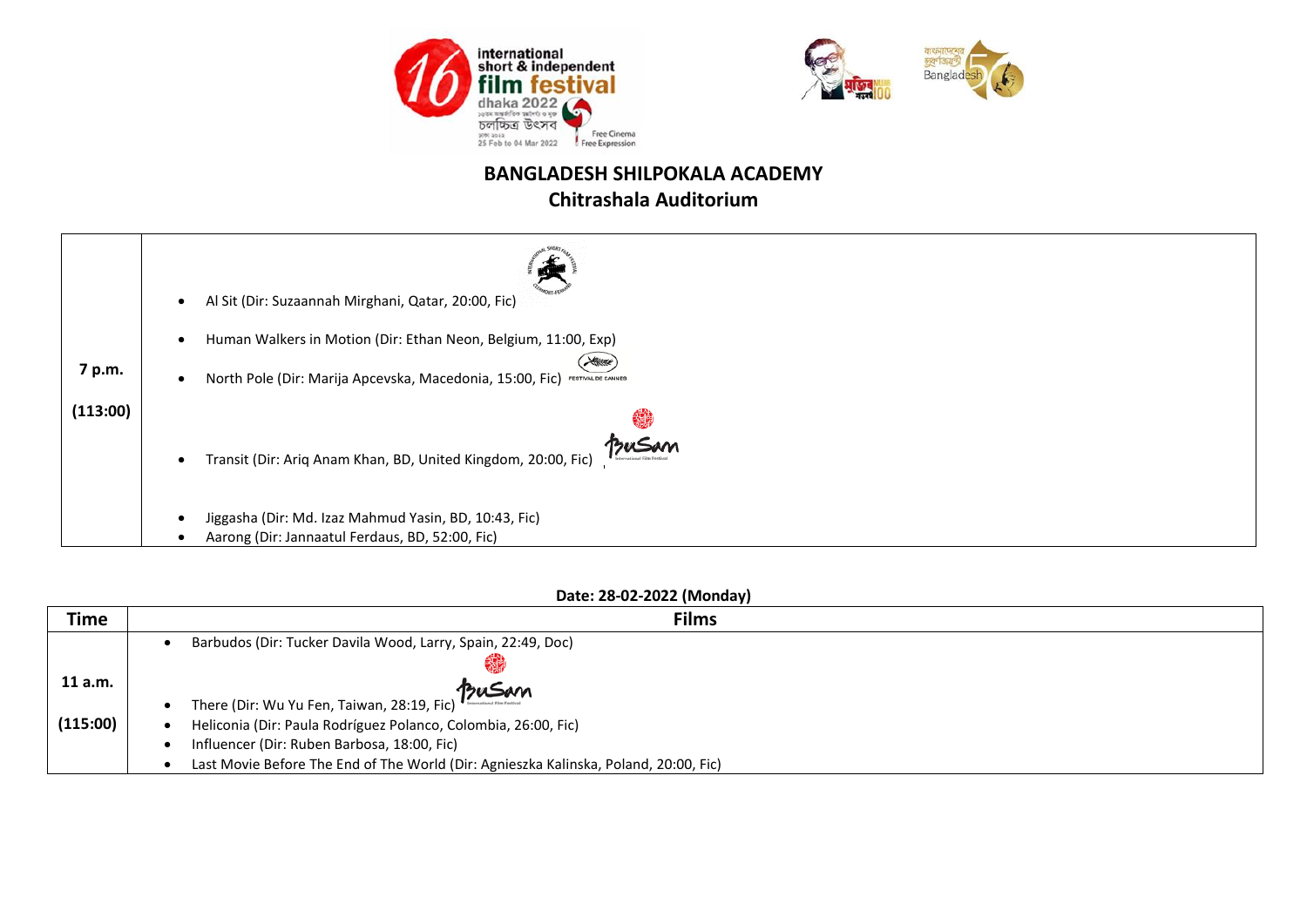



## **Chitrashala Auditorium**

|          | Hidden Pronouns (Dir: Amal Alodaini, 14:19, Jordan, Doc)<br>$\bullet$                     |
|----------|-------------------------------------------------------------------------------------------|
|          | SUNDANCE                                                                                  |
|          | Unlivable (Dir: Matheus Farias, Enock Carvalho, 19:57, Brazil, Fic)                       |
| 3 p.m.   | The Park (Dir: Paolo Palazzolo, 13:21, Italy, Fic)                                        |
| (105:00) | Chenthaaradi (Dir: Anoop Das, 15:31, India, Fic)                                          |
|          | Liana Negra (Dir: Elisabet Terri, 19:00, Spain, Fic)                                      |
|          | Cradle Me (Dir: Filip Jakubowski, 12:26, Poland Fic)                                      |
|          | Migration (Jerome Peters, 14:30, Belgium, Fic)                                            |
|          |                                                                                           |
|          |                                                                                           |
|          | Timoun Aw (Dir: Nelson FOIX, 28;00, Guadeloupe, Fic                                       |
| 5 p.m.   | The Weather is Lovely (Dir: Chun-Chien Lien, 14:00, China, Ani)                           |
| (107:00) | Sin Asunto (Dir: Guillermo Moncayo, 28:48, Colombia, Doc)                                 |
|          | House of Light (Dir: Mahmud Hasan Kayesh, 15:00, BD, Doc)                                 |
|          | Hoosh (Dir: Adittya Basak, 07:20, BD, Fic)<br>$\bullet$                                   |
|          | Fables and Others (Dir: Sarder Akib Latif & Golam Momit Dip, 05:24, BD, Fic)<br>$\bullet$ |
|          | Unspoken (Dir: Mohammed ALgehadhban, 8:51, Iraq/USA, Fic)                                 |
|          | Return to Toyoma (Dir: Atsushi Hirai, 24:00, Japan/Franch, Fic)<br>$\bullet$              |
|          |                                                                                           |
|          |                                                                                           |
|          | Pilar (Dir: Diana Van Houten, Janis Joy Epping, Yngwy Boley, 9:30, Netherlands, Ani       |
| 7 p.m.   | Before I Die (Dir: Iker Esteibarlanda, 14:00, Spain, Doc)                                 |
| (105:00) | Fount (Dir: Evrim İnci, 04:14, Turkey, Doc)                                               |
|          | Work (Year to Year) (Dir: Neheru Ranjon Sarker, 33:52, BD, Doc)                           |
|          | The Social Paradox (Dir: Rudroneel Ahmed, 08:41, , BD, Fic)<br>$\bullet$                  |
|          | Metaphor (Dir: Mainul Hasan Hridoy, 04:59, BD, Fic)                                       |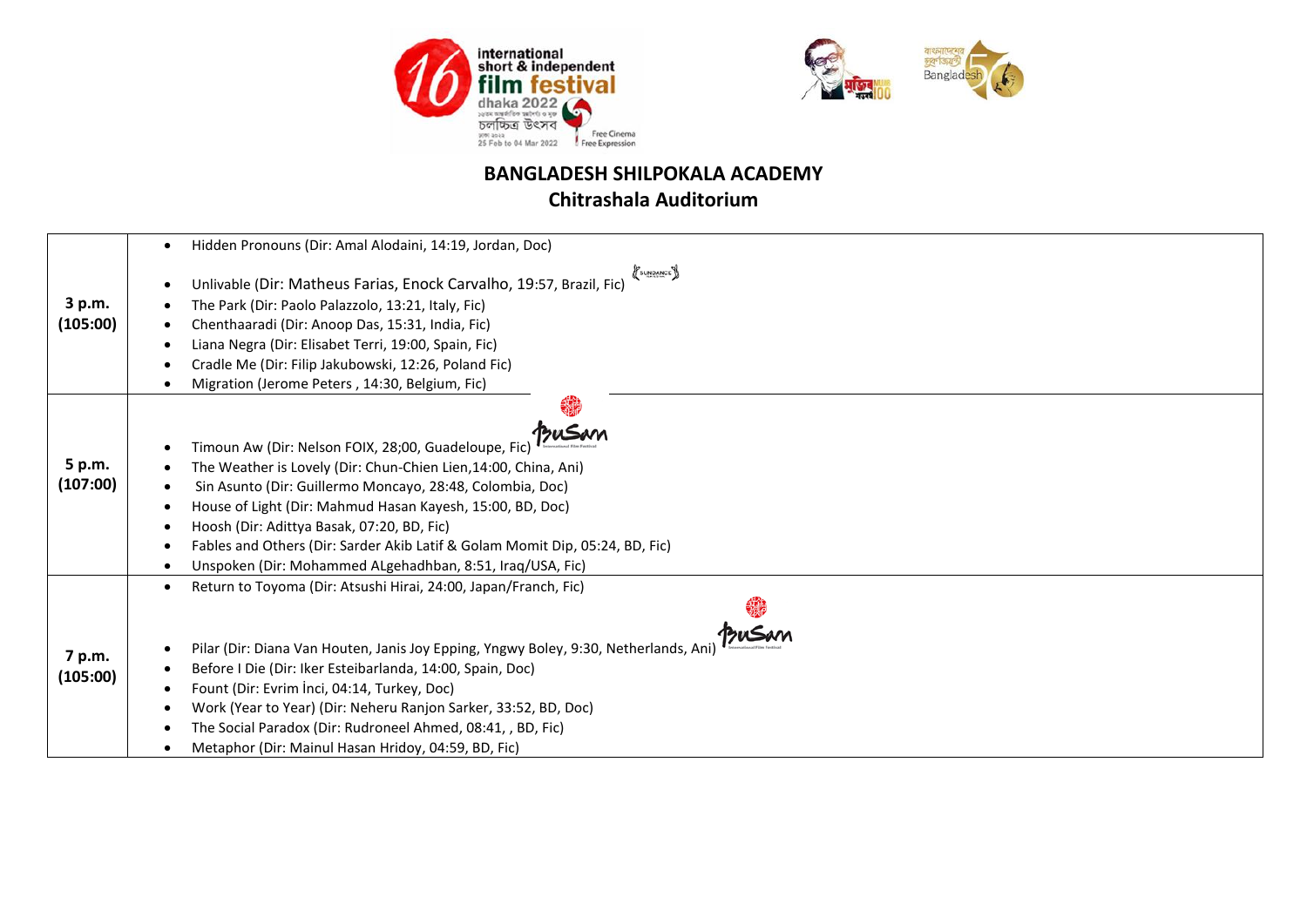



### **Chitrashala Auditorium**

 **Date: 01-03-2022 (Tuesday)**

| <b>Time</b>        | <b>Films</b>                                                                                                                                                                                                                                                                                                                                                                                                                                                                          |
|--------------------|---------------------------------------------------------------------------------------------------------------------------------------------------------------------------------------------------------------------------------------------------------------------------------------------------------------------------------------------------------------------------------------------------------------------------------------------------------------------------------------|
| 11 a.m.            | I Rise (Dir. Borun Thokchom, India, 52:00, Doc)<br>$\bullet$<br>VO (Dir: Nicolas Gourault, France, 17:00, Doc)<br>Dolapo Is Fine (Dir: Ethosheia Hylton, United Kindom, 16:00, Fic)                                                                                                                                                                                                                                                                                                   |
| (104:00)           | SUNDANCE<br>White Wedding (Dir. Melody C Roscher, USA, 10:00, Fic)<br>$\bullet$<br>La Colcha Y La Madre (Dir. David Perez Sanubo, Spain, 13:00, Fic)<br>Ashes and Dust (Dir. Estibaliz Urresola, UK, 29:00, Fic)                                                                                                                                                                                                                                                                      |
| 3 p.m.<br>(117:00) | In Flow of Words (Dir. Eliane Esther Bots, Netherlands, 22:00, Doc)<br>Autotrofia (Dir. Anton Vidokle, Italy, 31:00, Fic)<br>The Miniaturist of Junagadh (29:00, Fic, Dir: Kaushal Oza, India) Bangladesh Premier<br>Farrucas (Dir. lan de la Rosa, Spain, 18:00, Fic)<br>Zeina (Dir. Ayman Abdel Hameed, Egypt, 17:00, Fic)                                                                                                                                                          |
| 5 p.m.<br>(102:00) | The Metamorphosis (Dir: Rishik Bharath, India, 14:00, Fic)<br>Crab (Dir. Shiva Sadegh Asadi, Iran, 11:00, Ani)<br>Janapada (Dir: Rudra Kawser, BD,11:00, Fic)<br>The Spirit of Clay (Dir: Chaitanna Rajbangshi, BD,30:00, Doc)<br>Samia (Dir: Hamza Al Khatib, Jordan, 13:00, Fic)<br>Freedom (Dir: Prodipto Saha, Safi Ahammad, Adnan Turzo, BD, 00:59, Fic)<br>Story of A Stone (Dir: Rownacur Salyhen, BD, 01:00, Fic)<br>$\bullet$<br>Fragrance (Dir: Rana Masud, BD, 16:50, Fic) |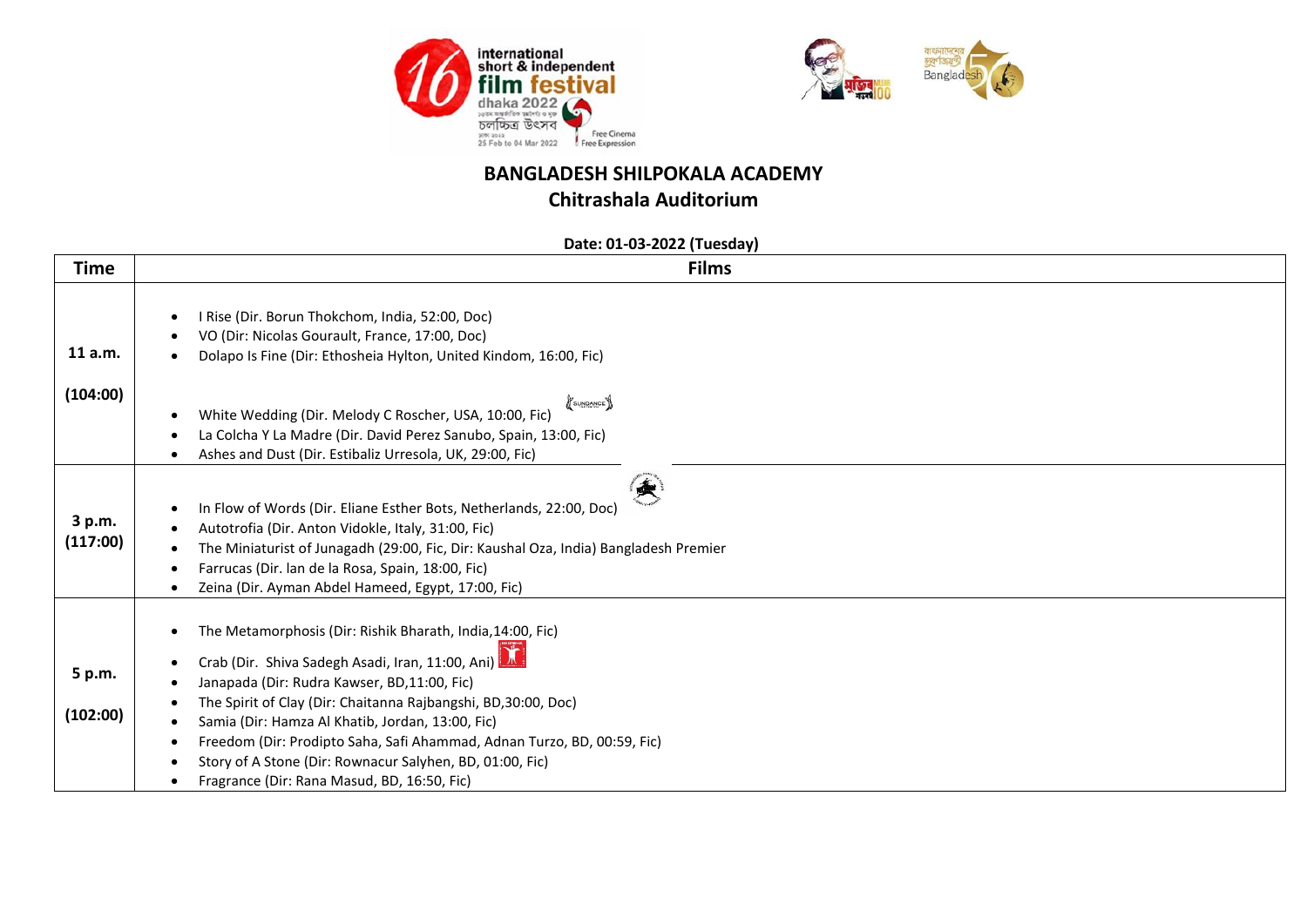



## **Chitrashala Auditorium**

|                    | I'm Still Ethan (Dir: Raffaello Degruttola, United Kingdom, 26:00, Fic)                                                                                                                                                                                                                                                                                              |  |
|--------------------|----------------------------------------------------------------------------------------------------------------------------------------------------------------------------------------------------------------------------------------------------------------------------------------------------------------------------------------------------------------------|--|
| 7 p.m.<br>(105:00) | Hunte<br>Saint Android (Dir: Lukas von Berg, Germany, 06:00, Ani)<br><b>FESTIVAL DE CANNES</b><br>\$<br><b>INTERNATIONAL</b><br><b>FILM FESTIVAL</b><br>Sun Dog (Dir: Dorian Jespers, Belgium/Russia, 21:00, Doc)<br><b>ROTTERDAM</b><br>Marina di SantoSpirito (Dir: Elisabetta Sbriglione, Italy, 03:00, Doc)<br>Chakrabyuha (Dir: Laboni Ashrafi, BD, 08:29, Fic) |  |
|                    | Gittal Me Acchiya (As the Grain Rises) (Dir: Asma Beethe, BD, 35:59, Doc.)                                                                                                                                                                                                                                                                                           |  |
|                    | Velki (Dir: Syeda Neegar Banu, BD, 05:31, Fic)                                                                                                                                                                                                                                                                                                                       |  |

#### **Date: 02-03-2022 (Wednesday)**

| <b>Time</b> | <b>Films</b>                                                                                                     |
|-------------|------------------------------------------------------------------------------------------------------------------|
|             | Sad Truth (Dir: Archa V, Archana CS, Arya Surendran, Gautam K, Maithilee Gupta, Mayuri Dutta, India, 03:00, Ani) |
| 11 a.m.     | Upheaval (Dir: Welket Bungué, Portugal, 27:00, Doc)                                                              |
| (69:00)     | The Washing Machine (Dir: Dominik Hartl, Austria,24:00, Fic)                                                     |
|             | Alma (Dir: Lorraine Jones Molina, Puerto Rico, 15:00, Fic)                                                       |
|             | La Hoguera (Dir: Carlos Saiz, Spain, Fic, 19:00)                                                                 |
|             | It Dawns (Dir: Guillermo Benet, Spain, Fic, 30:00)                                                               |
|             | Earth (Dir: Burak Kum, Turkey, 04:00, Ani)                                                                       |
|             | Walking Forward (Dir: Tim Huebschle, Ndinomholo Ndilula, Namibia, 07:00, Doc)                                    |
|             | The Favorite Son (Dir: FRANCESC CÁNOVAS, Spain, 23:00, Fic)                                                      |
| 3 p.m.      | Romance (Spain, Fic, 18:00, Dir: Alvaro De Miguel)                                                               |
| (47:00)     | Pathshala (India, Fic, 19:43, Dir: Sauvik Pandit)                                                                |
|             | Mosul 980 (Fic, 10:00, Iraq, Dir: Ali Mohammed Saeed)                                                            |
|             | 10:45 (Dir: George Gogichaishvili, Geogia, 13:40, Fic)                                                           |
|             | Towards Evening (Dir: Teymur Hajiyev, Azerbaijan, 12:00, Fic)                                                    |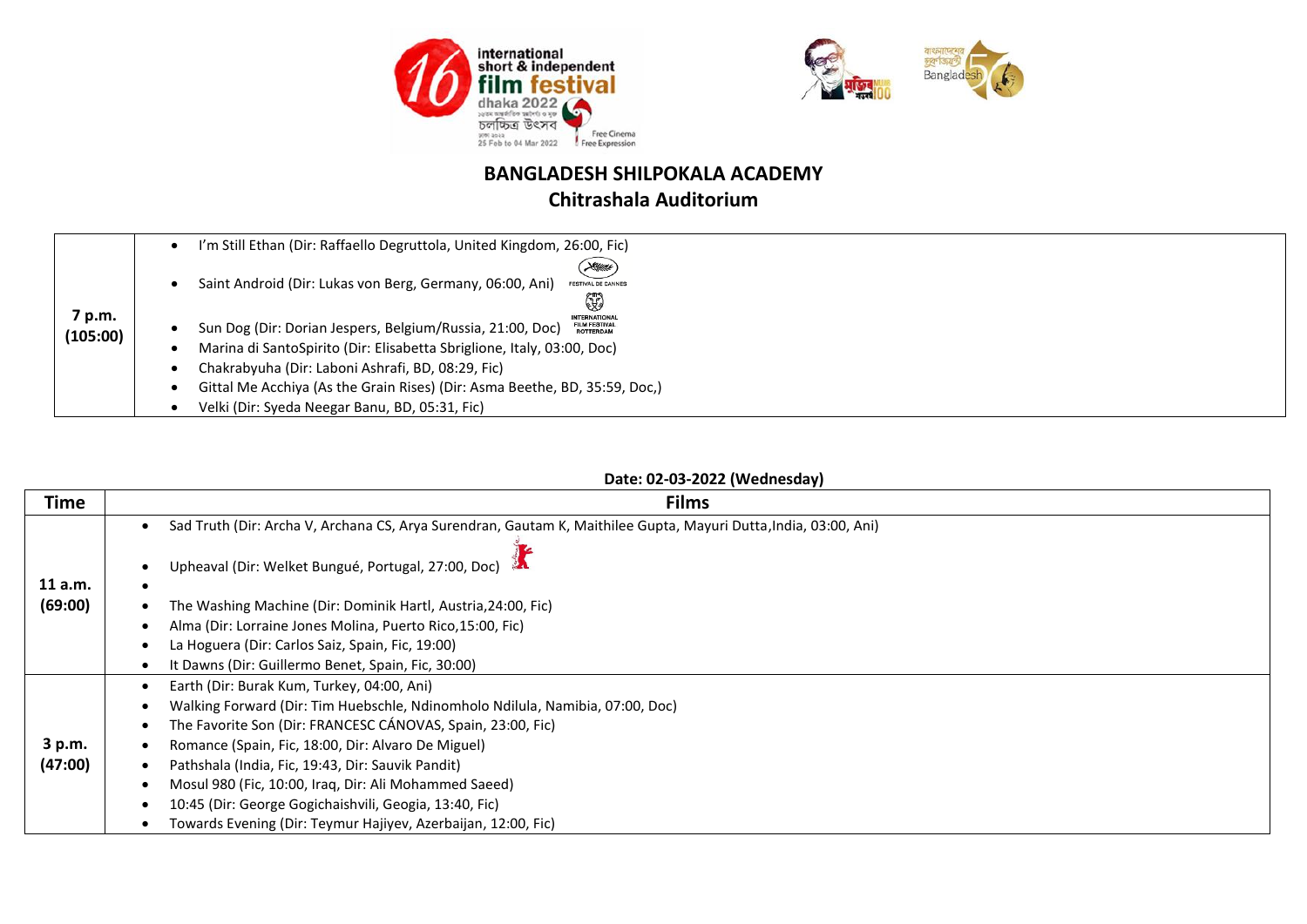



## **Chitrashala Auditorium**

|          | Locarno<br><b>Film Festival</b><br>Spotted Yellow (Dir: Baran Sarmad, Iran, 12:00, Ani)<br>$\bullet$ |
|----------|------------------------------------------------------------------------------------------------------|
|          | Like a Fairy Tale (Dir: Mikołaj Piszczan, Poland, 11:55, Doc)<br>٠                                   |
| 5 p.m.   | Identibye (Dir: Sajjad Shahhatami, Iran, 15:00, Fic)                                                 |
|          | A Midnight Robber (Dir: Raghda Karam, Egypt, 11:26, Fic)<br>٠                                        |
| (105:00) | The Home in Sound (Dir: Fuaduzzaman Fuad, BD, 19:00, Fic)<br>٠                                       |
|          | Biprotip (BSFF Production, BD, 08.50, Fic)<br>٠                                                      |
|          | Jei Golper Rong Nei (BSFF, BD, 07:50, Fic)<br>٠                                                      |
|          | Miniyang - Back to The Roots (Dir: Nure Alam Nirvik, BD, 15:06, Doc)<br>٠                            |
|          | Litght At the End of The Tunnel (Dir: Mahfuza Rashid, BD, 05:00, Fic)                                |
|          | The Letter Room (Dir: Elvira Lind, USA, 33:00, Fic) &<br>$\bullet$                                   |
|          | String Ball (Dir: Aaia Fouad Madany, Egypt, 08:00, Ani)<br>٠                                         |
| 7 p.m.   | Aqueducts (Dir: Álvaro Martín Sanz, France, 07:57, Doc)<br>$\bullet$                                 |
| (101:00) | Innocent Sin (Dir: MI Jewel, BD, 30:00, Fic)<br>٠                                                    |
|          | Qasida of Dhaka (Dir: Anarya Murshid, BD, 20:05, Doc)<br>$\bullet$                                   |
|          | White Night (Dir: Issam Taachit, Algeria, 07:00, Fic)<br>٠                                           |
|          | Helpline (Dir: Imran Bin Abdul Khalique, BD, 01:32, Fic)                                             |

#### **Date: 03-03-2022 (Thursday)**

| Time                | <b>Films</b>                                                                                                        |
|---------------------|---------------------------------------------------------------------------------------------------------------------|
|                     | Cut The Chit Chat (Dir: Léa FOREST, France, 25:00, Doc)                                                             |
| 11 a.m.<br>(101:00) | To The Bone (Dir: Sébastien BETBEDER, France, 30:00, Fic)<br>Below A Dark wood (Dir: Bill Slovick, USA, 13:09, Fic) |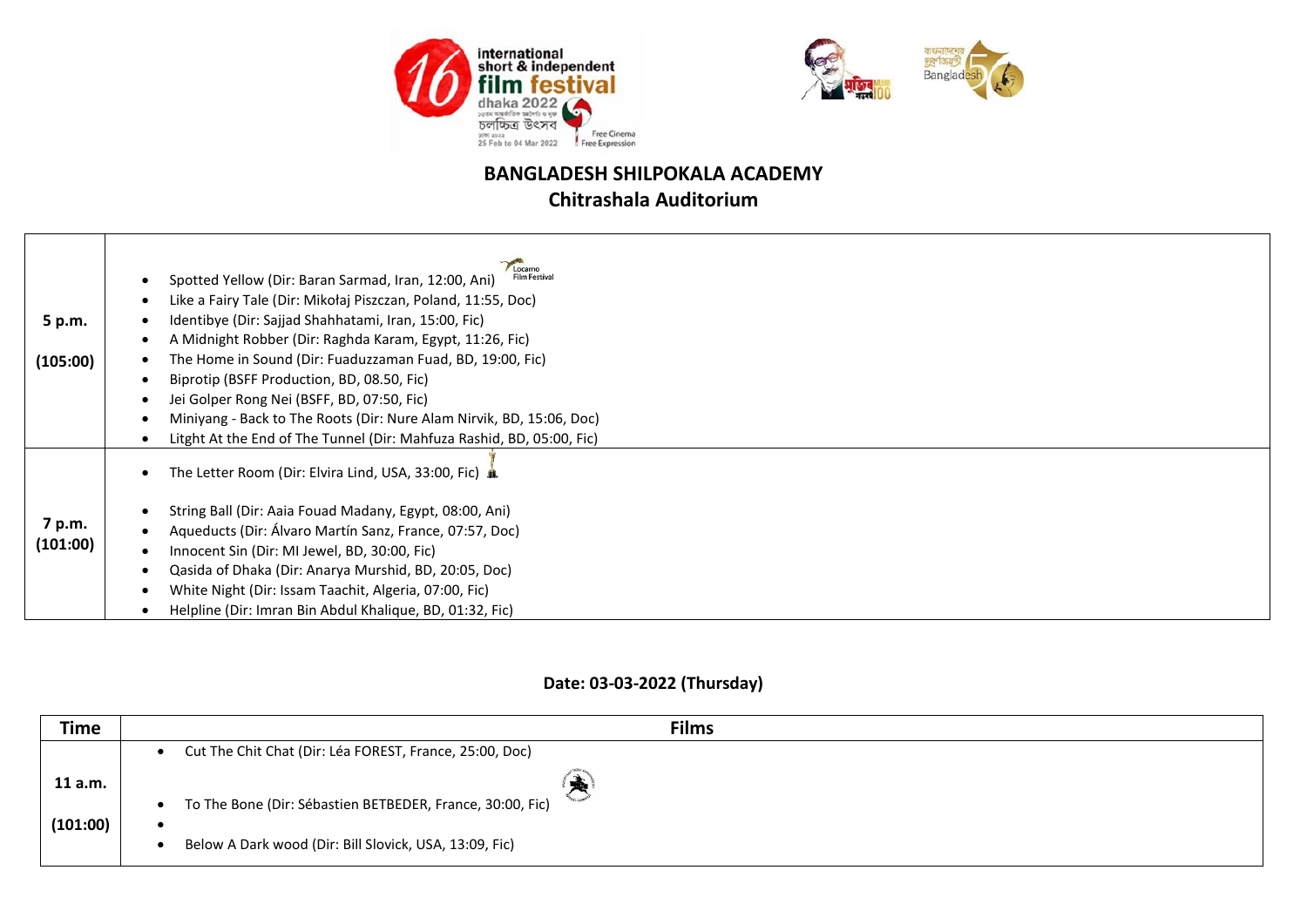



## **Chitrashala Auditorium**

|          | Wounds (Dir: Richard Schertzer, USA, 09:00, Fic)<br>٠                              |
|----------|------------------------------------------------------------------------------------|
|          | Much In Common (Dir: Ann Sirot & Rahael Balboni, Belgium, 24:00, Fic)<br>$\bullet$ |
|          | So Long, Paris! (Dir: Charles Dudoignon-Valade, France, 17:28, Fic)                |
|          |                                                                                    |
|          |                                                                                    |
|          |                                                                                    |
|          | Another Coincidence (Dir: Dan Rule, USA, 02:00, Ani)<br>$\bullet$                  |
|          | Of Memory and Debris (Dir: Rodrigo Michelangeli, Canada, 16:27, Doc)               |
|          |                                                                                    |
| 3 p.m.   | The Magic of the Street (Dir: Gerardo Yllera, Flávio Sousa, Spain, 14:36, Doc)     |
| (67:00)  | Meute (Dir: Ambre Rambaud, France, 19:21, Fic)                                     |
|          | The Triangle (Dir: Maria Tsvetkova, Russian Federation, 06:00, Fic)                |
|          | Pain (Dir: Anna Rose Duckworth, New Zealand, 09:00, Fic)                           |
|          | La Ultima Parpida (Dir: Luis Belda, Spain, 17:00, Fic)                             |
|          | 18/11 (Dir: Medhat Maged, Arab, 22:00, Fic)                                        |
|          | Locarno<br>The Chicken (Dir: Neo Sora, USA, 13:00, Fic)                            |
|          |                                                                                    |
|          | Watoto Court (Dir: Sue Wanjiru, Kenya, 10:00, Ani)<br>$\bullet$                    |
|          | When you here the Devine Call (Dir: Festus, Netherlands, 25:00, Doc)               |
| 5 p.m.   | Seven Years Minus Ten Days (Dir: Hamid Noori, Iran, 14:00, Fic)                    |
| (102:00) | LogOut (Dir: Jarnal Saiful, BD, 11:00, Doc)                                        |
|          | Vigil (Dir: Sajjad H Emon, BD, 02:10, Fic,)                                        |
|          | Ex Nihilo Nihil Fit (Dir: Debashis Das, BD, 26:20, Fic)                            |
|          | There Is A Word For It (Dir: Kazi Salman Sheesh, BD, 02:42, Fic)<br>٠              |
|          | A Paper Kite (Dir: Zial Hoque Raju, BD, 05:00, Fic)                                |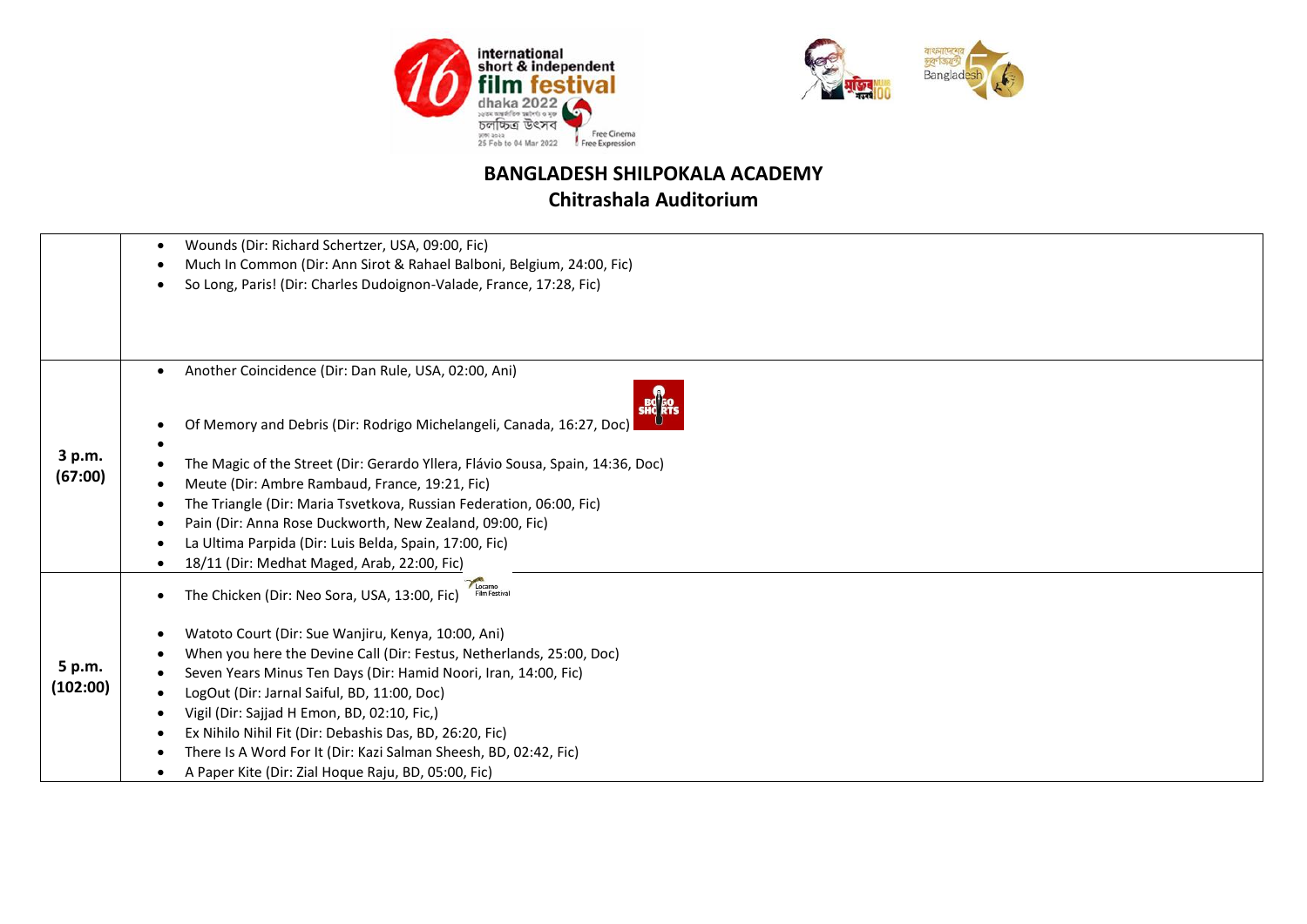



## **Chitrashala Auditorium**

|                   | Mofiala (Dir: KPADENU Boris, Togo, 26:00, Ani)                                                                                                                                                                                                                                                     |
|-------------------|----------------------------------------------------------------------------------------------------------------------------------------------------------------------------------------------------------------------------------------------------------------------------------------------------|
| 7 p.m.<br>(78:00) | Unique (Dir: Hugo Mata Parducci, El Salvador, 20:00, Doc)<br>Maati (Dir: Riddha Anindya Ganguly, BD, 20:20, Fic)<br>Projonmmo: The Birth of a Life (Dir: Mr. Bizoy Mahmud, BD, 07:46, Doc,)<br>The Crocodile (Dir: Amit Rudra, BD, 03:12, Fic)<br>Truce (Dir: Saleh Khataybeh, Jordan, 29:00, Fic) |

#### **Date: 04-03-2022 (Friday)**

| <b>Time</b>        | <b>Films</b>                                                                                                                                                                                                                                                                                                                                        |
|--------------------|-----------------------------------------------------------------------------------------------------------------------------------------------------------------------------------------------------------------------------------------------------------------------------------------------------------------------------------------------------|
|                    | Dance With Me (Dir: Hamidreza Hosseinian, Iran, 28:00, Doc)<br>$\bullet$                                                                                                                                                                                                                                                                            |
| 11 a.m.            | Holy Immersion (Dir: Neeladri Banerjee, India, 15:30, Fic)<br>Sheep Clothing (Dir: Rafael Muniz, Mexico, 15:00, Fic)                                                                                                                                                                                                                                |
| (116:00)           | Above Our Heads (Dir: Susan Kalik, Thiago Gomes, Brazil, 15:00, Fic)<br>Dribbling (Dir: Catalina Alarcón, Chile, 15:00, Fic)                                                                                                                                                                                                                        |
|                    | La Malditas (Dir: Bruno Ojeda Molina, Beatriz Mohenleiter Marquez, Spain, 19:00, Fic)                                                                                                                                                                                                                                                               |
| 3 p.m.<br>(106:00) | Rachel (Dir: David Latreille, Canada, 05:30, Doc)<br>My Life Is a Miracle (Dir: Jovan Bačvanski, Serbia, 15:00, Doc)<br>Adapt (Dir: Kamal kachooeian, Iran, 14:59, Fic)<br>Human Limbos (Dir: Rahmat Alam Semesta, Indonesia, 12:05, Fic)<br>Sideral (Dir: Carlos Segundo, France, 15:00, Fic)<br>Etude (Dir: Mumin Latifi, Tajikistan, 16:00, Fic) |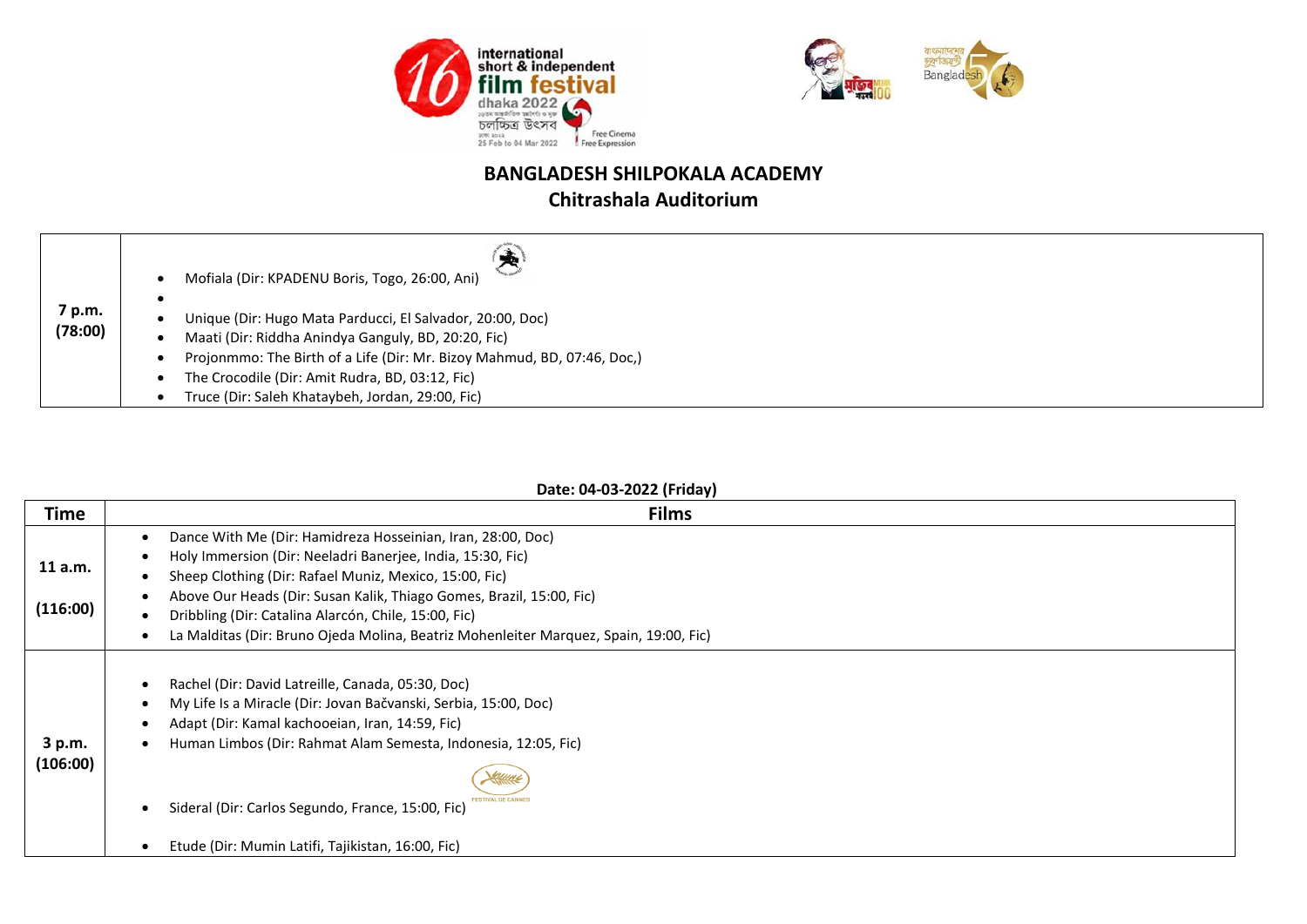



#### **BANGLADESH SHILPOKALA ACADEMY Chitrashala Auditorium**

 Dar-Dar (Dir: Paul Urkijo Alijo, Spain, 09:52, Fic) Solar Noise (Dir: Pablo Hernando, Spain, 16:00, Fic) Locarno Film Festival Suncatcher (Dir: Kim Torres, Costa Rica, 21:00, Fic) Locarno **Film Festival**  The Life Underground (Dir: Loïc Hobi, Switzerland, 20:00, Fic) Colors (Dir: Ana Breten, Romania, 17:13, Fic) **5 p.m. (106:00)** Locarno **Film Festival**  Sound of The Night (Dir: Chanrado Sok, Kongkea Vann, Combodia, 20:00, Fic) VAL DE CANNES • In The Soil (Dir: Casper Rudolf Emil Kjeldsen, Denmark, 14:00, Fic) Locarno **Film Festival** Christmas (Dir: Fengrui Zhang, USA, 19:00, Fic)